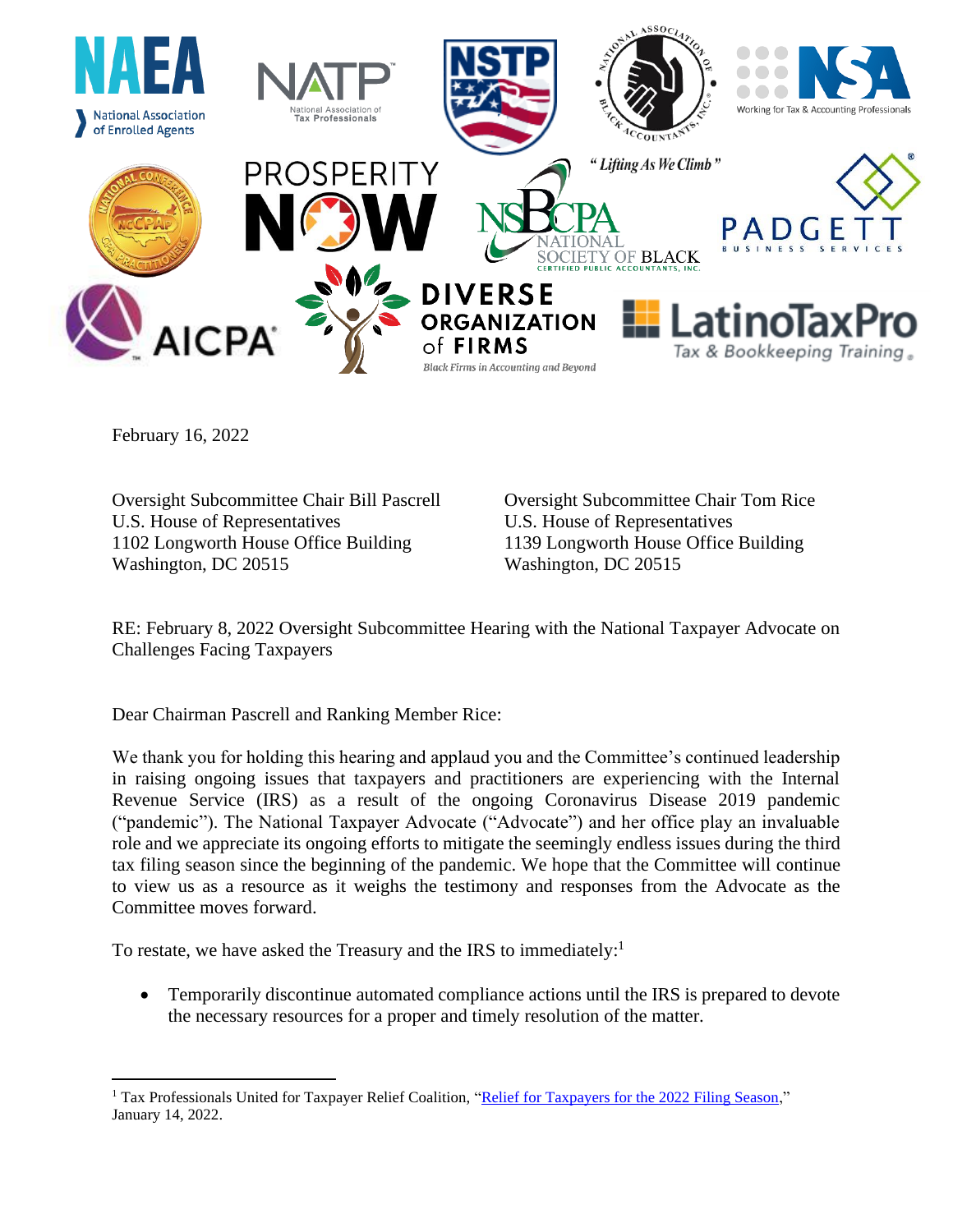The Honorable Bill Pascrell The Honorable Tom Rice February 16, 2022 Page 2 of 3

- Align requests for account holds with the time it takes the IRS to process any penalty abatement requests.
- Offer a reasonable cause penalty waiver, *similar to* the procedures of first time abate (FTA) administrative waiver, without affecting the taxpayer's eligibility for FTA in future tax years.
- Provide taxpayers with targeted relief from both the underpayment of estimated tax penalty and the late payment penalty for the 2020 and 2021 tax year.

While the IRS has addressed some of these requests, we remain concerned. Taxpayers and practitioners are not being given a detailed and comprehensive approach from the IRS as to how to mitigate problems in what will be the most difficult filing season in recent history. Now that the tax filing season is underway, taxpayers need clarity and specificity from the IRS as to what it will do, as well as, what the IRS is not going to do. If there are statutes preventing the IRS from acting on requests that the IRS supports or believes would be helpful, it should provide in clear terms what action is necessary by Congress to effectuate these changes. We greatly appreciate the relief that has been agreed to by the Commissioner to date, but a continuing piecemeal approach will only create more confusion and difficulties for taxpayers who are trying to be compliant with our nation's tax laws.

We urge the Committee to continue to work with the IRS toward a fair, but meaningful, resolution to the host of issues that have been raised by taxpayers and advocates. We look forward to working together in a collaborative fashion as quickly as possible to make this filing season as smooth as possible under overwhelming conditions.

Sincerely,

American Institute of CPAs (AICPA)

Diverse Organization of Firms (DOF)

Latino Tax Pro

National Association of Black Accountants, Inc. (NABA)

National Association of Enrolled Agents (NAEA)

National Association of Tax Professionals (NATP)

National Conference of CPA Practitioners (NCCPAP)

National Society of Accountants (NSA)

National Society of Black Certified Public Accountants, Inc. (NSBCPA)